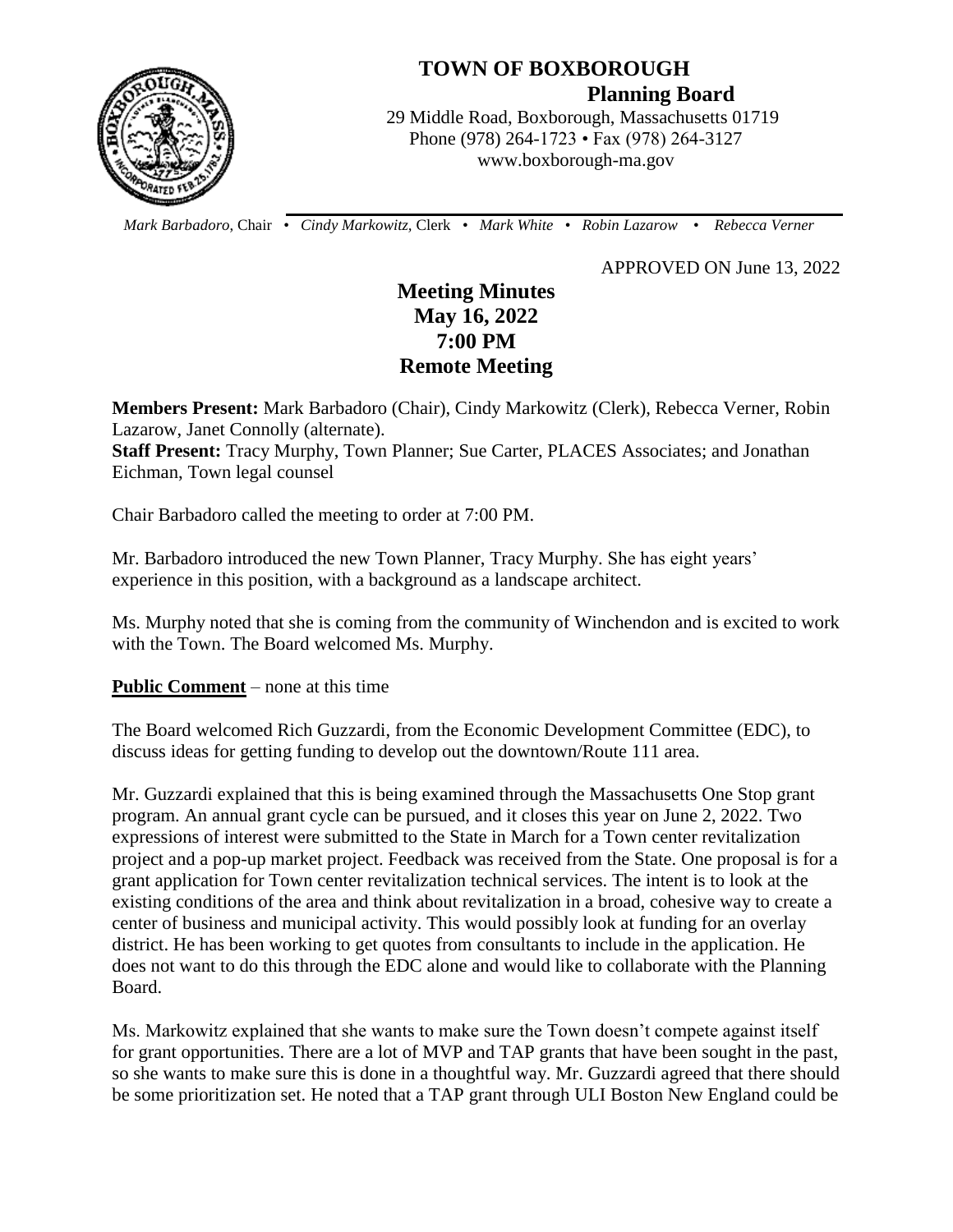pursued. Through this there is the possibility of holding a large charrette, where the consultant, landowners, and all with interest in the project could be present to discuss the item openly. This would be at no cost to the Town.

Mr. Guzzardi stated that he will keep the Board apprised moving forward.

### **984 and 996 Massachusetts Avenue & 38 Sara's Way –** *continued from March 14, 2022 April 11, 2022, and May 2, 2022* **Owner/Applicant: Larry White Engineer: Greg Roy, Dillis & Roy Civil Design Group, Inc. Surveyor: Stan Dillis, Dillis & Roy Civil Design Group, Inc. Site Plan and Special Permits**

*Ms. Connolly sat for Mark White.*

Chair Barbadoro opened the hearing and read the notice. He stated that he would like to get public comment out of the way early in the conversation and then review the draft decision.

There was no public comment at this time.

Greg Roy, Dillis & Roy; Paul Lewandowski, LRDesigns, Inc.; and Johnathan Silverstein, legal counsel from Blatman, Bobrowski, & Haverty, LLC, addressed the Board.

Mr. Roy stated that he has submitted a set of revised plans and a cover letter dated May 10, 2022. The main changes to the plan include changes to the topography for a section of the site behind units 1 and 2. The existing topography is flatter toward the top, so not as much grading will be needed and more plantings can be placed. A headwall is now proposed as far from the two existing trees as possible to help with drainage. An additional change to the plan is to change the radius from 50' to 30'. The Mass DOT Highway Permit application has been accepted, though not yet approved. The existing width is proposed to be kept, but the radii will be rounded off. All of the turning movement diagrams have been amended to show this as well. Trucks will be entering the site from the west and the Littleton ladder truck was used to demonstrate that this radius is appropriate for that size truck. The landscape plans have also been amended. The vegetation gap at the toe of the septic slope has been filled in, and all of the existing trees on Mass Ave. are planned to be kept. The landscape plan also looks to keep more of the canopy in one area of the site.

Ms. Carter stated that some of the red cedars are proposed along the berm, which would cause issue with maintenance. She suggested that the Board could allow for small changes in the proposed locations for the trees on site during construction, so that the best possible placements can be made at that time. Ms. Verner agreed and noted that this could be added to the conditions for the decision.

Ms. Carter noted that she would like to see the information on the plan to show a very tight swale. Also, less pavement in Sara's Way could allow for a tighter truck turn.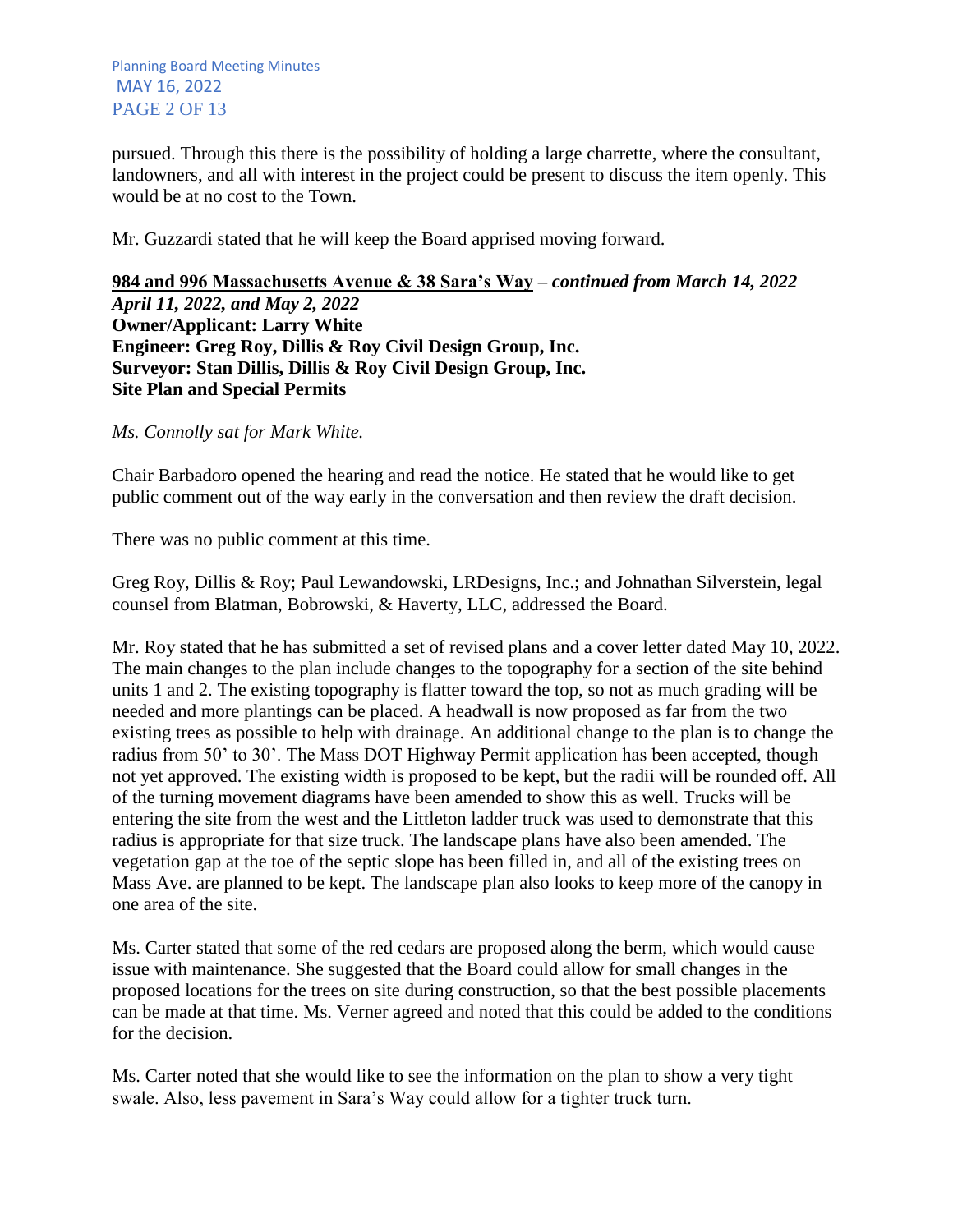Mr. Roy explained that both his client and Mark White would like to keep the geometry of Sara's Way as it exists today.

Ms. Markowitz stated that she is unclear as to how tree cover is being proposed in the reserve leach area. Mr. Roy stated that the reserve is not planned to be built unless necessary in the future. Commonly, vegetation is left in these areas. Ms. Verner agreed with Ms. Markowitz that more screening might be needed in that area if the trees were to be taken in the future and that she has a draft condition for this item.

Ms. Markowitz stated that she looked at the prior subdivision decision. It required a 22' wide roadway and she is unclear as to why this was never completed. There was never a waiver requested. She stated that she believes the width of the road should be reduced. The beginning of that roadway is within the wetland buffer zone, so any reduction in pavement would be a benefit in terms of the wetland buffer. She is advocating for a road width of less than the existing 30'. The subdivision rules and regulations document has a Table 1 on page 22 that specifies roadway widths. The maximum width for an artery road is 30'. This road was supposed to be 22' and there was never an amendment requested for this, but the road now sits at well over 30'.

Ms. Carter stated that the document specifies 22' for local streets and 24' for a collector street. Typically, next to this pavement width would be a Cape Cod berm, which could then add another approximately 1' to the road. Arterial roads are similar to Route 111. Commercial roads would be similar to Stow Road. These standards are for new construction only. There are current commercial roads that are less than this.

Ms. Markowitz asked if there can be a 30' radii and a narrower road width. Ms. Carter stated that the proposed width likely could be narrowed a bit. The road could be narrowed with a bump out spot in front of the mailboxes. Ms. Markowitz stated that she would be supportive of this type of a proposal.

It was noted that the speed limit along Route 111 at that point in the road is 40mph. Mr. Barbadoro stated that a wider road and larger turning radii is likely needed along a faster road. Ms. Markowitz stated that the 30' width seems to be standard in the area. Ms. Lazarow stated that, as this will be a residential area, a narrower road might encourage vehicles to travel more slowly into the area. Ms. Carter noted that this site will be accessed once or twice a week at this time. Ms. Connolly stated that this is the current amount of traffic going onto the site, but this could change in the future.

Ms. Verner stated that she believed other options for the driveway were going to be reviewed this time. This seems quite large for a residential setting.

Ms. Verner stated that it seems to be a bad practice to flow water out onto Route 111. This water is typically managed on property. Mr. Roy stated that there are no other options for this site. Ms. Verner stated that she believes the area needs to be graded out and then shown to the Board. There will likely be regrade necessary in that slope area, and this could be impactful.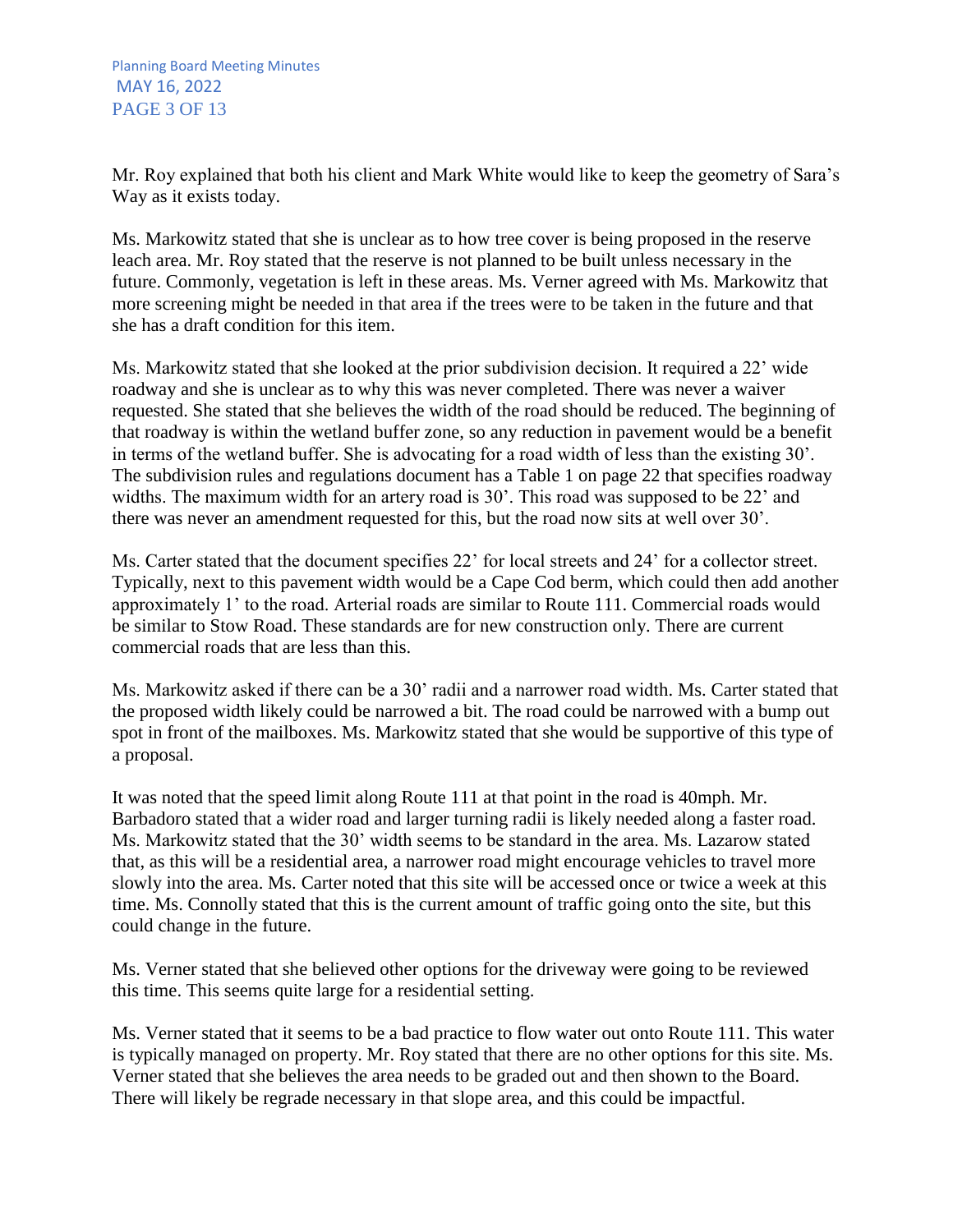Ms. Verner stated that there are multiple types of cedar and spruce trees designated on the landscaping plan, but certain areas are not designated for a certain type of tree. She asked for the ability to mark up the plan with which species would be best for each location. Mr. Roy agreed.

In response to a question from Ms. Connolly, Mr. Roy stated that there is approximately 300' of frontage from Sara's Way along this lot.

Mr. Roy stated that he believes the concerns with the floor area have been resolved and there have been no changes made to the architecturals.

Mr. Barbadoro stated that the Board seems to be concerned with the table matching the trees, the species of trees being designated, and the placement of the trees on site being verified by the Town's consultant arborist.

Mr. Barbadoro noted that Town Counsel only had a comment regarding one of the proposed conditions and has stated that there is nothing in the bylaw that specifies the Board being able to limit the price of the property. However, if the applicant is willing, a condition can be added to limit the price. The applicant has proposed to sell these units as "moderately priced." A family of four's income for this county is in the median of \$140,000. This was used to suggest a reasonable "moderately priced" unit.

Mr. Barbadoro suggested that the Board review the draft conditions with the applicant and then consider closing the hearing. After the meeting, a revised draft decision can be sent to Town Counsel for review and revisions. Ms. Markowitz noted that she is having trouble marrying the Board's proposed conditions with those suggested by the applicant.

Johnathan Silverstein, applicant's attorney, stated that, aside from the condition previously mentioned regarding unit pricing, the applicant is willing to accept all other proposed conditions. Mr. Barbadoro noted that the only concern he has is that many of the proposed conditions were drafted without review by all Board members. He would like for each proposed condition to be reviewed by both the applicant and the Board.

Under condition #3, it was suggested to add item f:

"Should reserve leaching area be required at a future date, applicant shall provide additional screening along the western property line. Evergreen screening shall consist of 6 *Picea abies*, Norway spruce, at 10' in height or higher."

### Also, to add item g:

"A certified Arborist or registered Landscape Architect shall whether sufficient root mass will remain after grading for the trees along Massachusetts Avenue to survive. Flexibility shall be maintained on the placement of screening to avoid damage to critical root mass of the trees along Massachusetts Avenue. Placement shall be field reviewed and adjusted upon mutual consent between the Planning Board's consultant Landscape Architect and the applicant."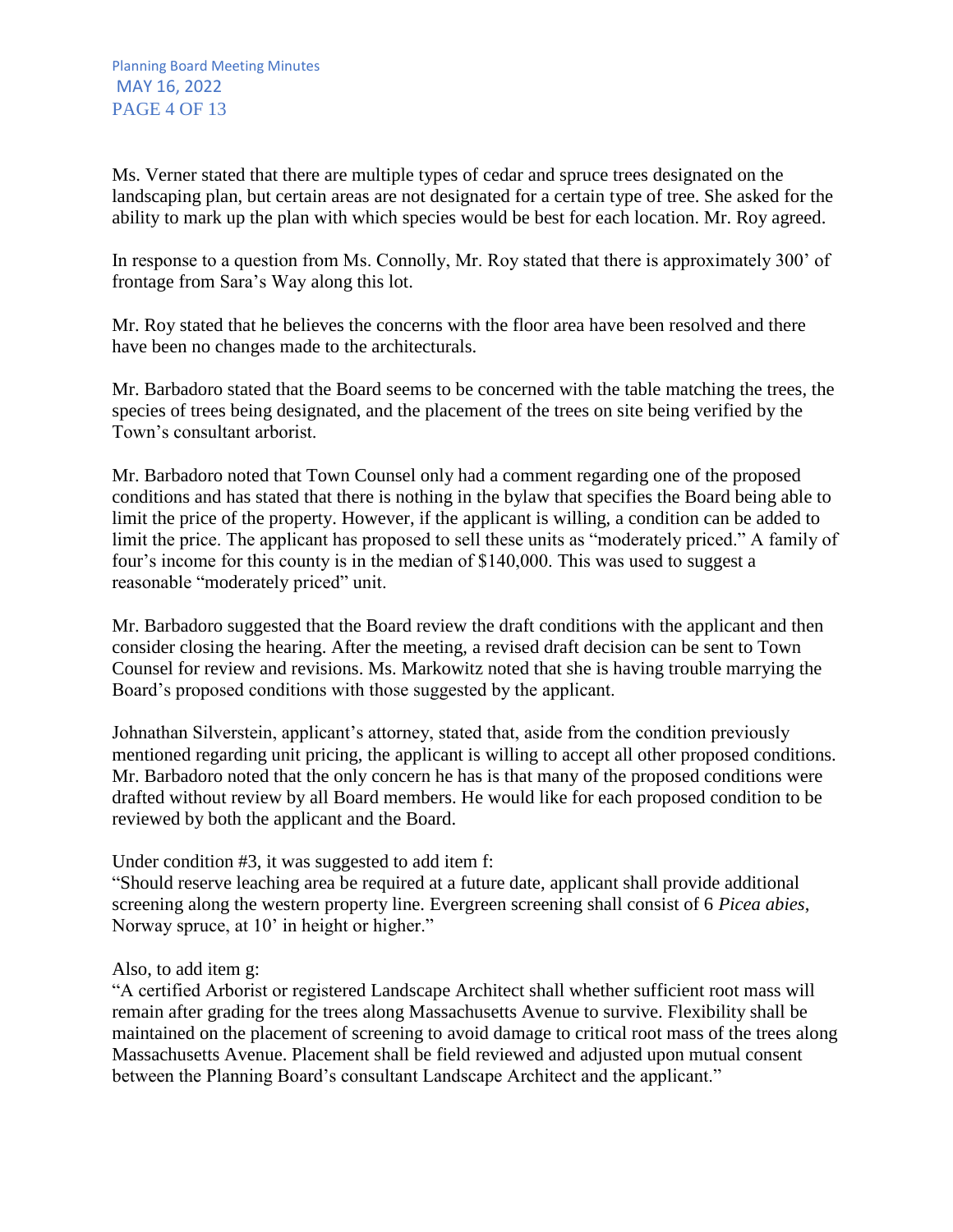Attorney Silverstein stated that the applicant would prefer a certified arborist be used for the review, due to an increased cost using PLACES Associates. There could be reporting made to the Board. Ms. Verner noted that there was recently a large clearing that took place without the Board's knowledge. She would be wary to use someone other than the Town's consultant. Ms. Carter stated that a certified arborist is likely as good, if not better, than a landscape consultant at evaluating the health of a tree. Ms. Verner stated that a certified arborist is fine, though she believes third party review could be important for some of these items. There has already been tree clearing completed by this applicant and she isn't sure if the Board should use a consultant hired by the applicant himself. The applicant agreed for this person to be designated by the Planning Board.

Condition #6 was amended to include the language, "Such utilities shall be routed through Sara's Way as approved by the Littleton Electric Light Department or other utility company."

Condition #8 was amended to include the following language, "…following Board of Health conditions, *which include, but may not be limited to, the following…*"

Condition #9 was amended by striking the following, "If, upon removal of old cars, equipment, machinery or other materials from the existing site, there is evidence of staining of soils," and "Visual review of the site is to be conducted by the Town's consulting engineer during or immediately following removal of machinery/equipment. No work may be done on site until all machinery is removed and this condition has been satisfied." Also, to include the wording, "Prior to the issuance of the first Certificate of Occupancy, the Applicant/Owner must provide a report to the Planning Department that the site…"

Regarding condition #10, Section 6204 was noted to be the section for Outdoor Lighting.

Regarding condition #11, Mr. Roy stated that he is unclear as to why the Planning Board is regulating indoor lighting; this appears to be an issue of Building Code, which the applicant will follow. The Board agreed to strike this item.

The Board struck condition #13.

Regarding condition #15, the language "Construction General Permit (CGP)" was added to the end of the item.

Regarding condition #16, the Board added the word "Stormwater" before "Rules and Regulations."

In response to a question from Ms. Markowitz, Mr. Roy explained that the six units will be responsible entirely for a portion of the infrastructure on the condominium association's land. The Sara's Way right of way infrastructure will be shared by the existing owners and the new condominium association.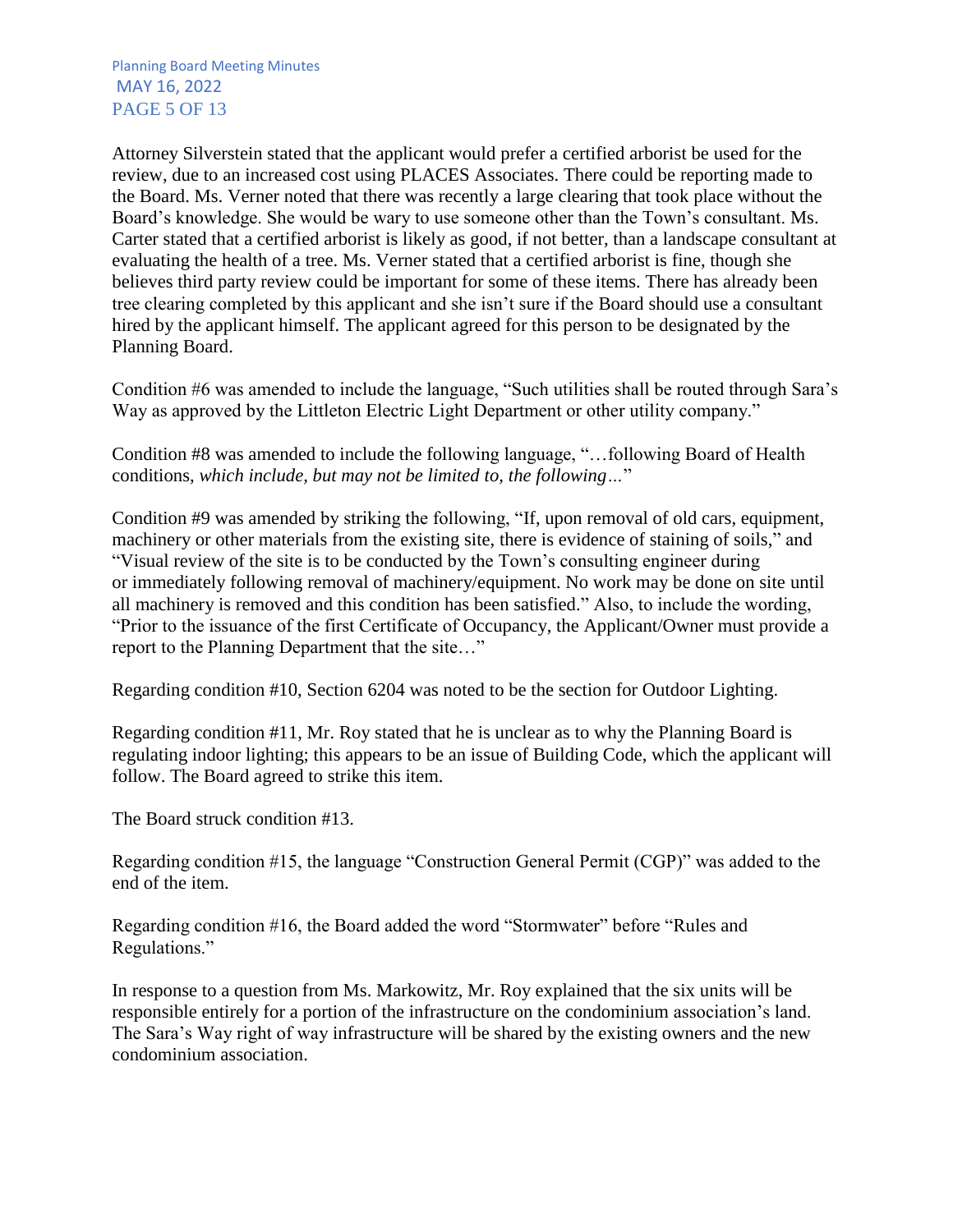Regarding condition #21, item a., the Board added language that, "but not limited to, *that portion of Sara's Way to access the Subject Property, the shared common/private driveway that serves the project…"*

Regarding condition #21, item f., was amended to include the language, "replanted at equal size *or at a size equal to that of the original installation per the Approved Plan or as determined by a Registered Landscape Architect…*"

The Board amended the beginning of Condition #24 to read "Prior to the start of construction..."

Regarding condition #25, Attorney Eichman noted that the special permits will require compliance with the plans. There are conditions that the project must be built in accordance with the plans. If the project is not completed, the applicant could be required to come in and modify the approvals. Attorney Eichman and Attorney Silverstein agreed to work on wording for this item for the Board to review.

Regarding condition #27, the Board changed "4 years," to "3 years."

In terms of condition #34, Ms. Lazarow noted that, based on other recent payments made to the Sidewalk Fund such as from the Enclave site, the 300' of frontage for this site  $x $38 = $11,400$ , instead of the \$10,000 listed in this condition. She believes the amount should be kept similar for all approvals. Mr. Barbadoro agreed but noted that the proportion of development between this project and the Enclave project is not equivalent. Mr. Roy stated that the applicant is willing to make a payment of \$6,000 to this Fund. Attorney Silverstein stated that he believes the \$6,000 number came from a calculation from the previous Town Planner. More than this amount would be a financial hardship for the applicant.

Ms. Markowitz noted that the site plan Rules and Regulations Section 4.7 indicates that sidewalks shall be provided along the road frontage, where required by the Board. There was a previous discussion about a sidewalk within the development, which the applicant stated may not be necessary. Also, under Section 4.5, projects located along Route 111 may be required to construct a sidewalk or make a payment to the Sidewalk Fund. \$10,000 was the number floated for this payment in a previous discussion.

Ms. Verner agreed that there should be a set calculation made for each of these payments. Ms. Connolly noted that it costs much more than \$38 per linear foot to put in a sidewalk along Route 111. If the Board is looking to incentivize sidewalks, it should not accept a payment far less than it will need to spend to have a sidewalk built in a separate location. This is a disincentive. She believes the Board needs to think about this more broadly.

Attorney Silverstein stated that this conversation almost punishes smaller developments. Mitigation payments are supposed to be made to compensate a community for adverse impacts. In this case, it does not seem to make sense to place sidewalks in this area, yet the applicant is being punished by being asking to contribute a high payment into a Fund to create sidewalks in a different area of Town which has no nexus to this project.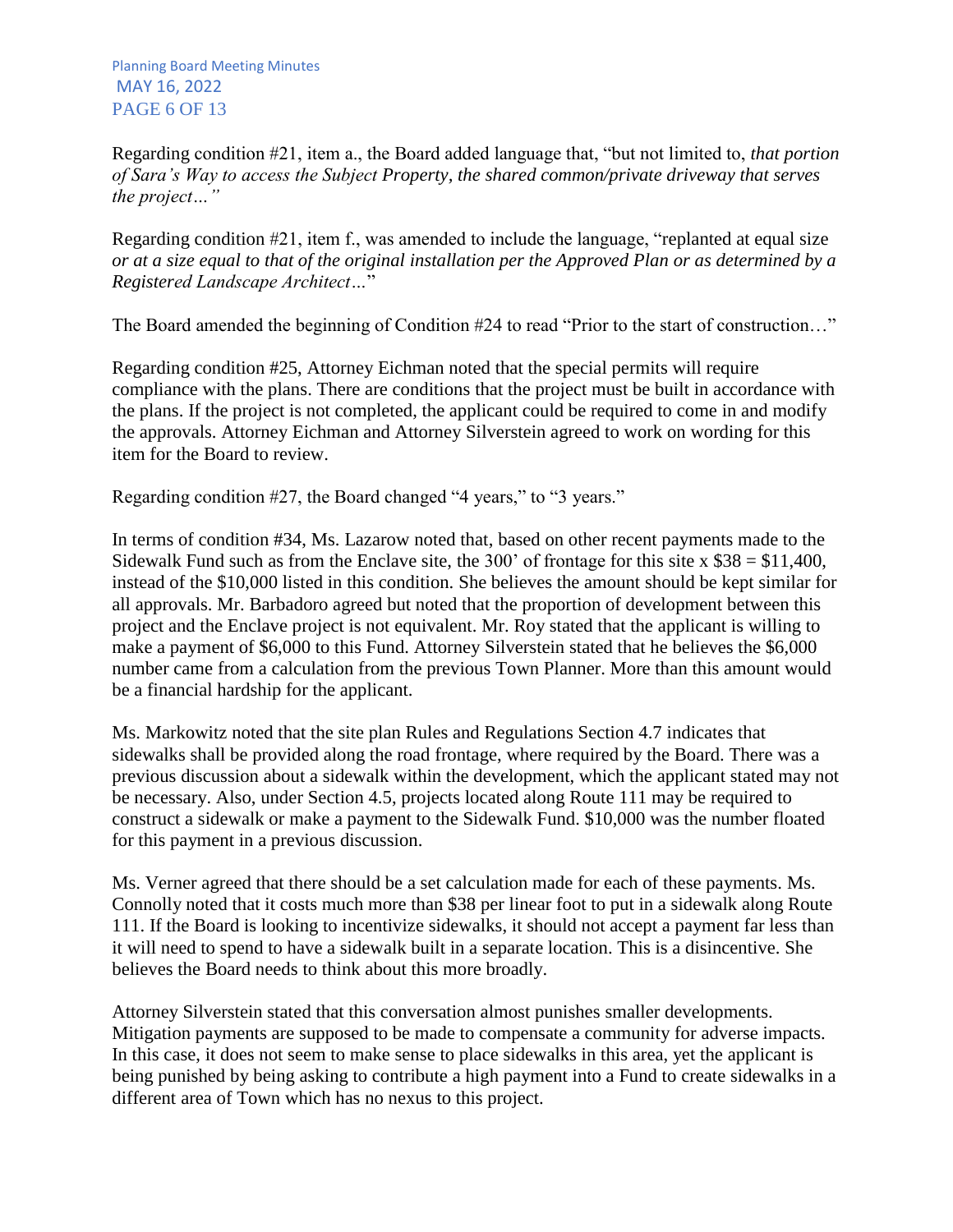Ms. Markowitz suggested that the Board keep the \$10,000 number in this condition. The Board agreed and noted that there needs to be a set calculation used for this payment going forward.

The Board added the wording, "Prior to the final Certificate of Occupancy,…" to condition #5, and struck condition #35.

The Board struck the last sentence in condition #36, "The Board reserves the right to require additional measures prior to the final occupancy if the screening is deemed inadequate based on the site inspection."

Attorney Silverstein noted that the last sentence of condition #38 ("If such noise measurements reflect noise levels at the lot line are above that allowed for "Residential Use" pursuant to the table in Section 6404 (1) of the Zoning Bylaw, the Applicant shall install a noise mitigation fence or utilize other methods to ensure that noise levels at the property line are in compliance with the table in Section 6404 (1) and shall provide such noise measurements to demonstrate compliance.") was only recently added. He has a concern with a small development such as this being potentially required to put in a noise mitigation fence due to existing conditions over which the applicant has no control. This seems punitive and financially infeasible.

Ms. Markowitz noted that the noise requirements identify different noise limits for industrial uses adjacent to a business district versus residential. This parcel will be changing in use from business to residential, so the noise threshold decreases as a result. This is a chance to mitigate the impact from the abutter. Other means could possibly include a vegetative buffer instead.

Ms. Verner added that she has a concern that neighboring parcels may be devalued in changing how they operate. Operations should not be devalued just because a residential use is being introduced here.

Attorney Silverstein noted that there is a business lot which his client will be maintaining between this parcel and any other abutting business. No other business will have a boundary with any residential levels. This includes Mark White's property, as there is a right of way in-between them. There is no adjacent residential use, so this item does not apply.

Attorney Eichman stated that he is a little uncomfortable with how this item addresses the situation. He cannot tell the Board to prohibit this, but the zoning bylaw will continue to operate as it should in terms of this item. This will be a difficult part of the condition to apply and enforce.

Mr. Barbadoro agreed with getting a baseline reading on this property, as this will help protect both the business and the new residences.

The Board agreed to strike the last sentence from condition #38.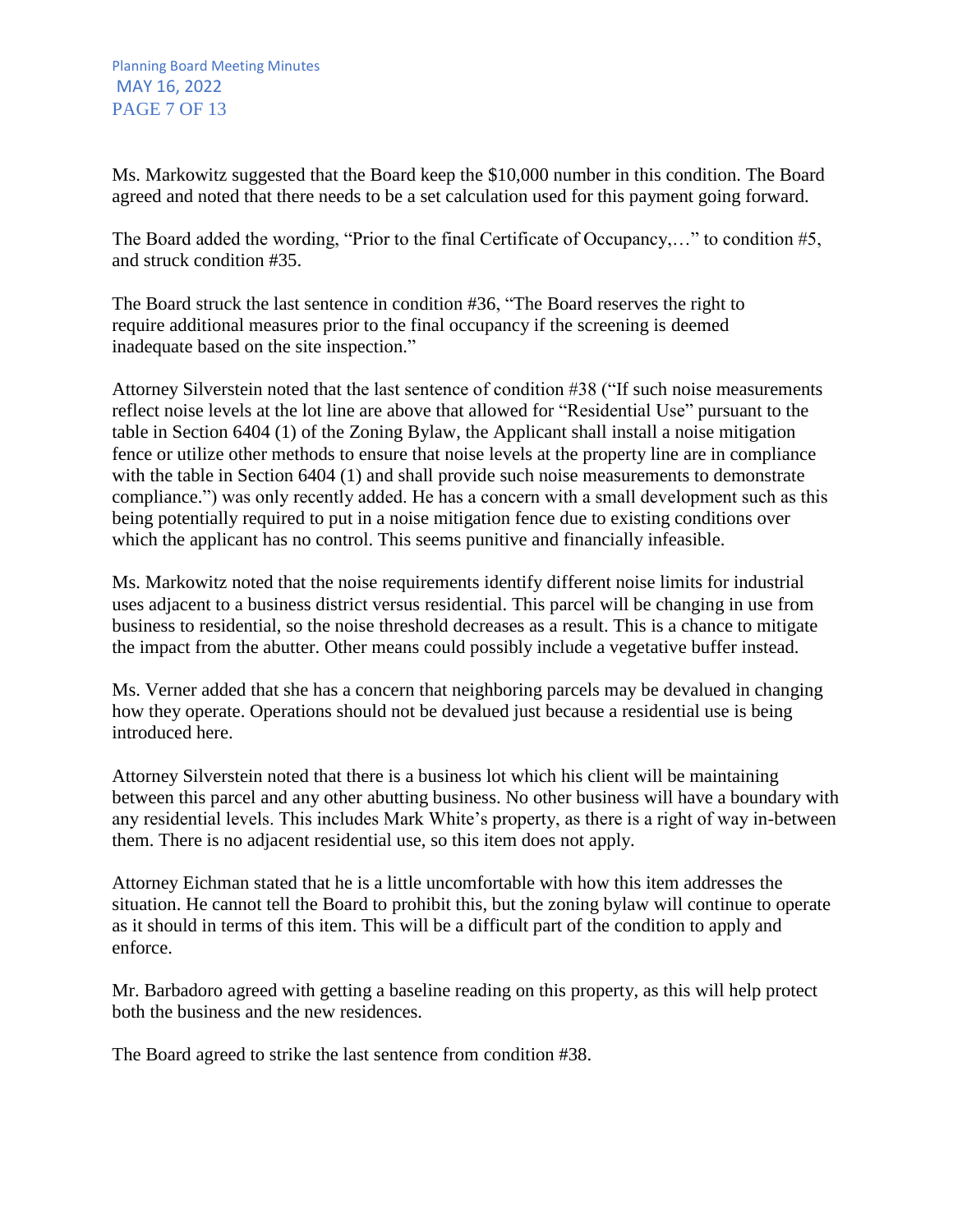Planning Board Meeting Minutes MAY 16, 2022 PAGE 8 OF 13

Regarding condition #40, the Board replaced "250 feet (or greater?)" with the following language, "…all entities located within *the distance as required by State and/or federal law*…"

Regarding condition #42, Ms. Verner asked that the chain link fence along Route 111 be added. Mr. Roy asked if the additional certified arborist was still then required to verify where the trees are located. The tree protection area is shown on the plans, so he is unsure why this needs to then be verified, especially if a chain link fence is going to be required. He noted that he has never used a chain link fence for tree protection before. Ms. Verner stated that this area of the site is very tight to the detention area.

The Board added the language, "Tree protection along Route 111 shall include a temporary 6' tall chain link fence and shall not be adjusted from what is reflected in the Approved Plans, unless deemed necessary by PLACES Associates and shall be there for duration of the project," to the end of condition #42. It also removed the second sentence from that condition.

Ms. Carter suggested that condition #45 be amended to include the following language, "Use of recycled materials meeting Mass DOT's specifications not sourced from demolition is allowed."

The Board amended condition #46 to include the language, "Parking along Sara's Way is not allowed."

The Board amended condition #52 to read: "The Applicant shall comply with the recommendations from the Design Review Board, pursuant to their report dated April 7, 2022."

The Board added the language, "…or Negative Determination of Applicability…" to condition #56.

Mr. Roy noted that there needs to be access to the lot that is not being developed via a curb cut. Mr. Barbadoro stated that the original special permit does not allow for this. The applicant would need to amend the original permit in order to do so. Ms. Markowitz stated that this is in the 04- 01 decision. The Board amended condition #54 to add, "…absent a modification of Special Permit 04-01…"

The Board discussed condition #61. Mr. Lewandowski noted that, in the future, owners of these units may wish to use the basement space for living area. This condition could make owners seek to do this illegally, instead of through a building permit process. Mr. Barbadoro stated that there needs to be some mechanism to keep these units moderately priced. Ms. Lazarow stated that this could increase the resale price to make them no longer moderately priced.

Mr. Roy stated that he believes condition #62 is to make sure these are not 3-bedroom units, however, he believes this is a Board of Health issue. Mr. Barbadoro stated that his argument for this item is the social and community needs served by the project. Attorney Silverstein stated that he believes this condition is very restrictive and that there are other ways to restrict these units to 2-bedrooms. Requiring this area to be a wide-open space looking down to the first floor is very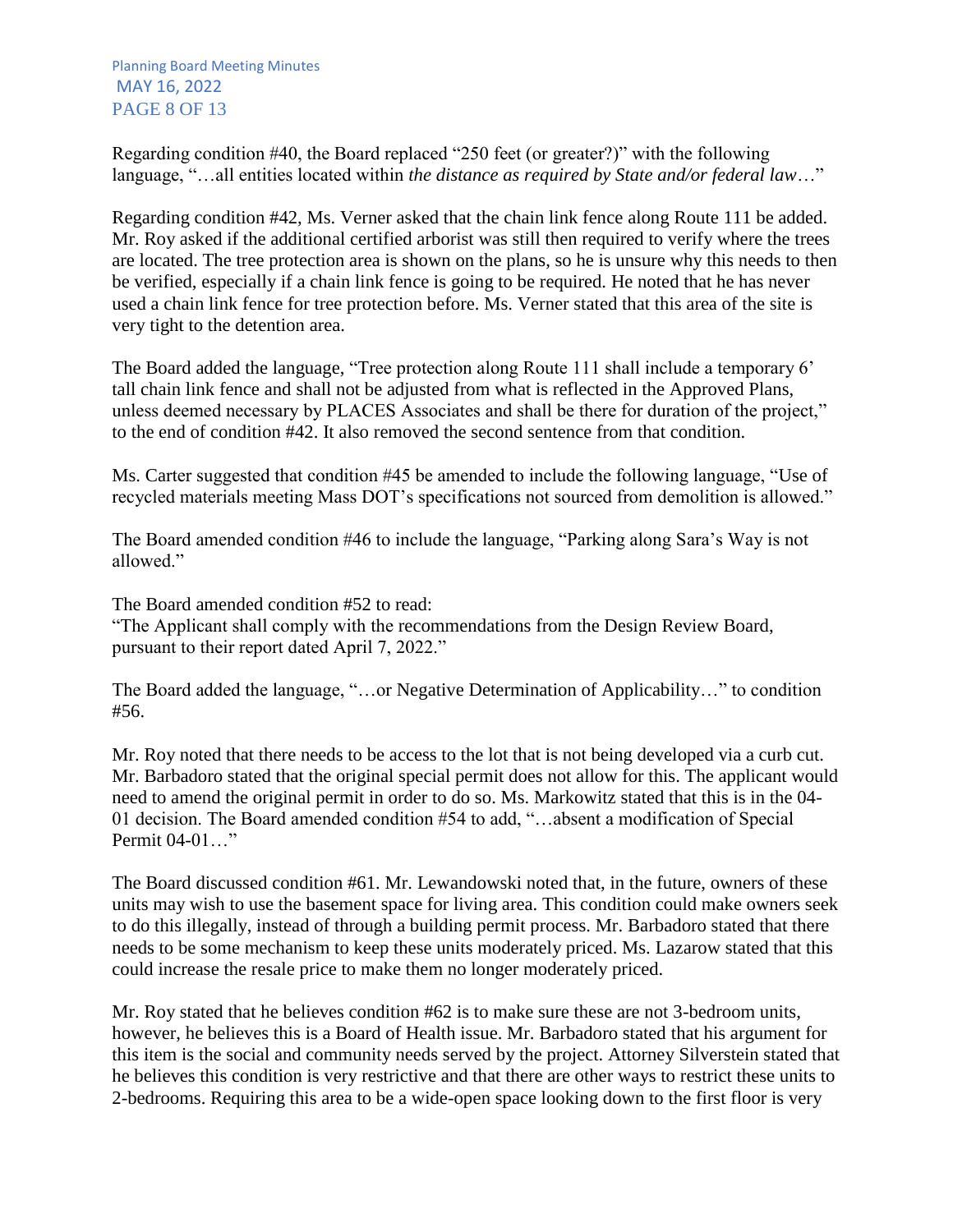prescriptive from a design standpoint. He explained that he believes having six units that are 2,200 s.f. on one property is a benefit over having a "McMansion" on the property. A lot of cost is being imposed on the applicant through these conditions. Some of the conditions are becoming more onerous than when they were originally proposed. The social and community needs are being fulfilled through the types of units being proposed by the applicant.

Ms. Markowitz stated that the Enclave duplex units are around 2,400-2,500 s.f. and selling for close to \$1M. She asked if the applicant has some other way to distinguish these units to be "moderately priced."

Ms. Lazarow noted that many people are working from home nowadays. It seems impractical to not allow the study to become closed off, without making it a bedroom.

The Board reworded condition #62 to read, "Any study located on the second floor shall be designed in a manner to prevent its use as a bedroom as determined by the Building Inspector."

Attorney Silverstein stated that the location is likely going to impact the price of these units. The applicant cannot change the real estate market, and what a moderately sized unit will sell for in Boxborough. These will be moderately priced, as compared to a 5-bedroom McMansion on this sized lot, and he believes this is a benefit to the Town.

Ms. Verner asked if there is any other method to ensure these are moderately priced. Mr. Barbadoro stated that a benefit to the community is important to find.

The Board took a straw poll vote on condition #64 and decided to strike it.

The Board reworded condition #72 to read, "Operation and Maintenance of Sara's Way, including plowing and stormwater management, shall be the responsibility of the current and future owners of the Project and will be reflected in a future agreement."

The Board revisited the issue of the width of the road.

Ms. Lazarow moved that the curb radius be 30' and the maximum width of the paved road be 30', up until the position that it reduces to 16'. Ms. Markowitz seconded.

#### Discussion:

Mr. Roy stated that whatever the Board agrees on, Mass DOT will capitulate to, based on previous comments. The residential driveway standard, per Mass DOT, is a 24' paved width, with 30' radii. The applicant does not agree with reducing it from what it has been for the past number of years.

Ms. Lazarow asked if the area will work at 30' or 24' wide. She asked if the Mass DOT standard takes into account the commercial use of this site.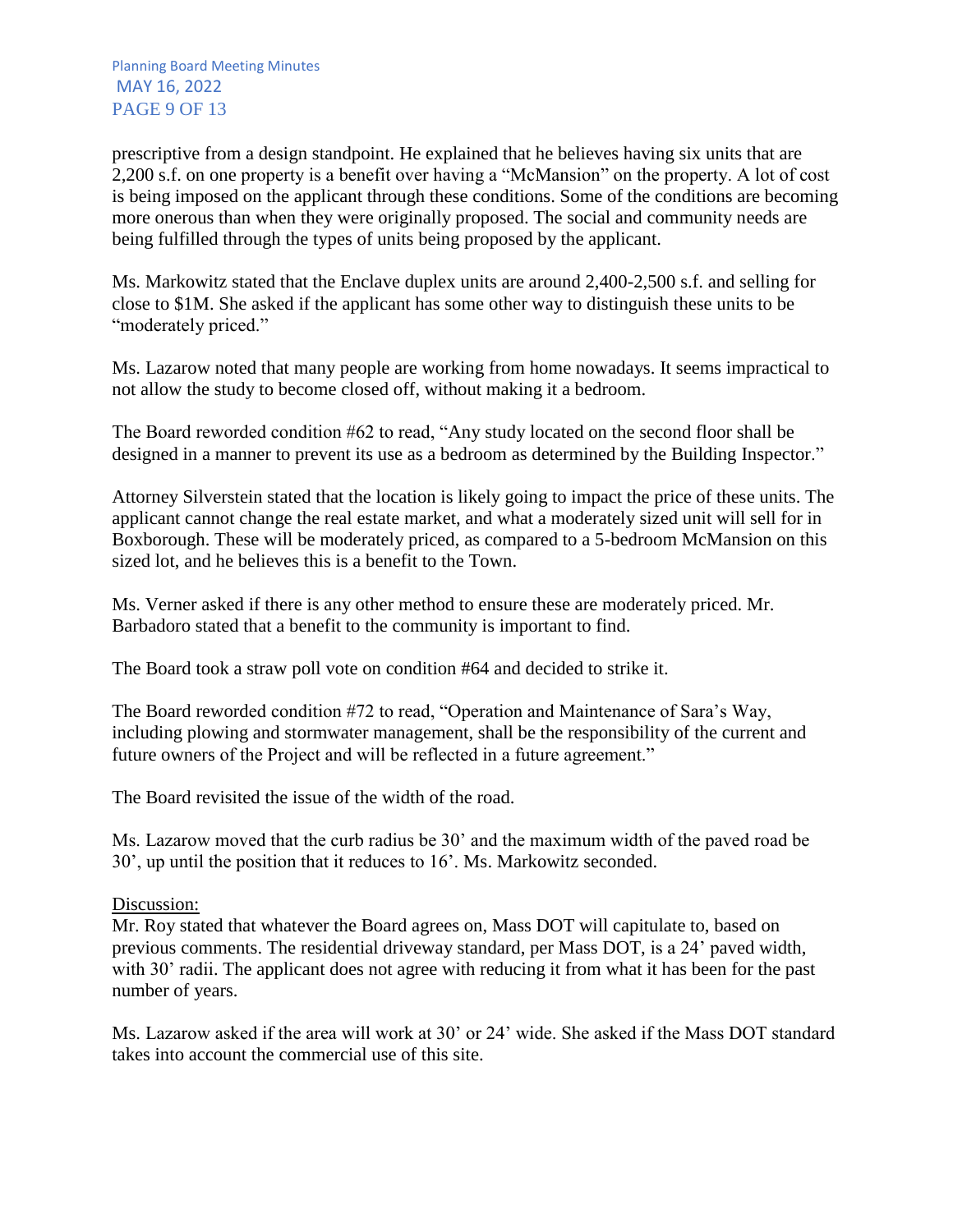Mr. Roy stated that the area will probably work at 30' wide. The applicant is willing to agree to this.

Ms. Verner stated that the Board will be creating a precedent by allowing something it has not for any other project. She also noted that this is why the Board requests these types of studies.

Ms. Lazarow stated that this is a unique situation, and she is unsure if it sets a precedence.

Ms. Markowitz stated that she has not been convinced that 24' wide won't work.

Ms. Verner noted that the special permit calls for this area to be reduced to a 24' width. There needs to be a balance to allow this type of a use change for this property.

Mr. Barbadoro suggested that the width change to 24' with a 4-6' mail access area, with a total of 30' wide pavement, including shoulders. Ms. Lazarow stated that the end result is still a 30' road. This is a distinction without a difference.

Roll call: Barbadoro – nay; Connolly – aye; Lazarow – aye; Verner – nay; and Markowitz – aye. Motion passed.

The Board amended condition #70 to read, "The Applicant/Owner shall improve Sara's Way up to the entrance of the proposed Common Driveway to the specifications required under the Design Standards (Section IV), with the exception of a turning radii of 30 feet at the entrance and a paved roadway width of 30 feet, and Required Improvements for an Approved Subdivision (Section V) of the Town of Boxborough Rules and Regulations Governing the Subdivision of Land and in accordance with the requirements specified by the Massachusetts Department of Transportation."

Attorney Silverstein stated that this proposal creates a use for a very underutilized site. This will allow for six units of modestly sized housing. This will generate more tax revenue for the community. The units have bedrooms on the first floor, which will allow for the elderly or disabled to consider purchasing them. Denying the permit would allow for the unsightly site to remain.

Attorney Eichman noted that, if the Board changes the layout lines for the property, a subdivision plan will be necessary, but an ANR plan will likely also be needed. He has not reviewed the prior subdivision certificate of approval and is not yet clear if there is a strict condition regarding the pavement width. If there is not, it can simply be a condition of this approval.

Attorney Silverstein stated that the road was constructed as shown on the subdivision plan. That subdivision road was constructed adjacent to a driveway that served the existing business, so that the two together form the current pavement width. That existing driveway was not part of the subdivision plan. This condition would require the applicant to tear up part of the driveway that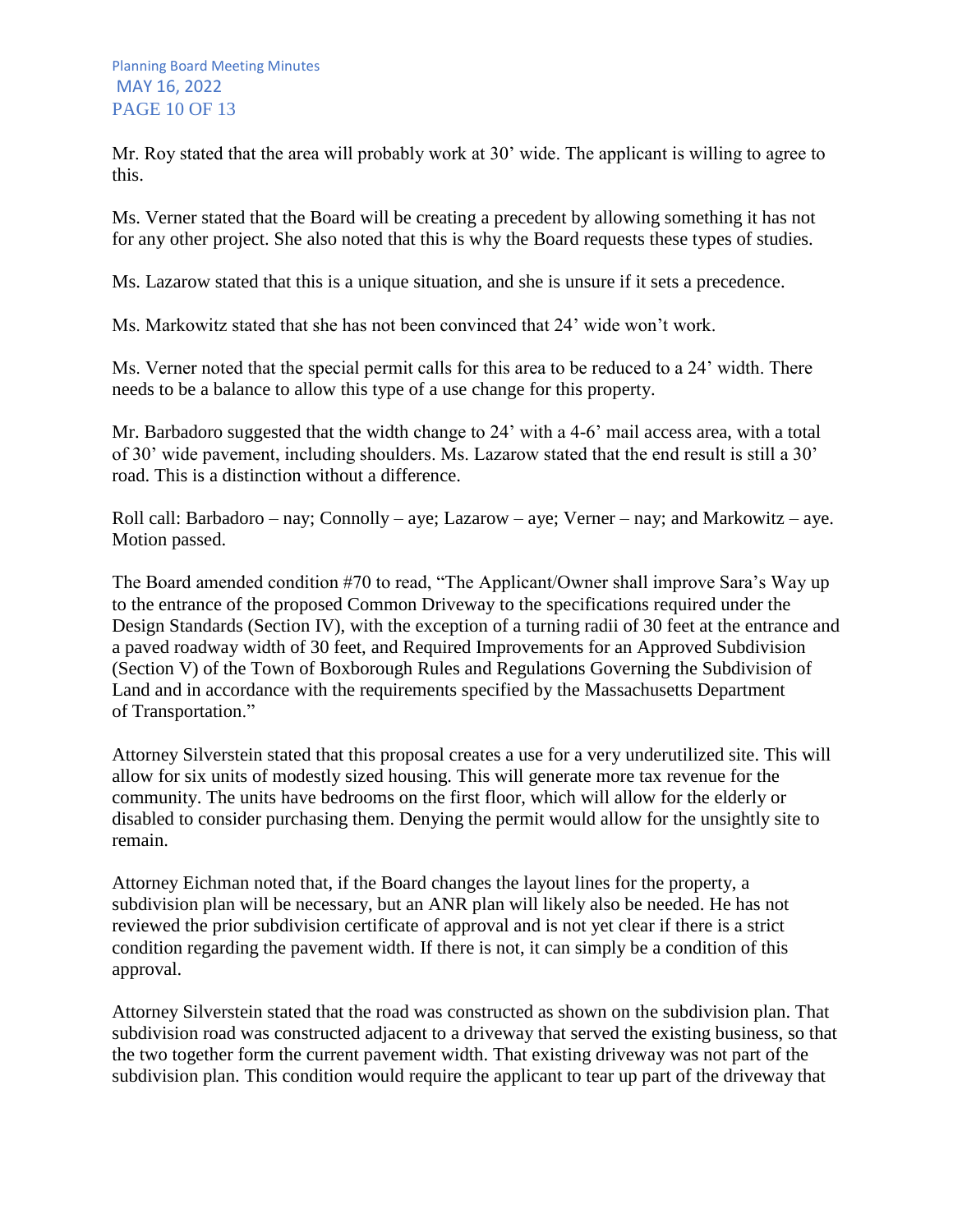existed before the subdivision road. He does not believe any modification is required to the subdivision approval, because the driveway was not part of that approval.

Ms. Carter stated that the driveway did not become the right of way for Sara's Way. The decision stated a 22' roadway. She does not believe the owner ever narrowed the pavement width when this decision was made.

Attorney Eichman noted that if the subdivision road as approved was constructed as approved, the fact that other things were added later would likely not require an amendment to the approval. He would like to review the original documents before making a determination.

Ms. Lazarow moved to approve the application for site plan approval for 984 and 996 Massachusetts Avenue & 38 Sara's Way under Section 8007, subject to the conditions agreed upon. Ms. Connolly seconded.

Roll call: Barbadoro – aye; Connolly – aye; Lazarow – aye; Verner – aye; and Markowitz – aye. Motion passed unanimously.

Ms. Markowitz moved to approve the Special Permit for Alternate Access for 984 and 996 Massachusetts Avenue & 38 Sara's Way, subject to proposed conditions. Ms. Lazarow seconded. Roll call: Barbadoro – aye; Connolly – aye; Lazarow – aye; Verner – aye; and Markowitz – aye. Motion passed unanimously.

Ms. Markowitz moved to approve the Special Permit for Residential Uses in the B1 District for 984 and 996 Massachusetts Avenue & 38 Sara's Way, subject to proposed conditions. Ms. Lazarow seconded.

Roll call: Barbadoro – aye; Connolly – aye; Lazarow – aye; Verner – aye; and Markowitz – aye. Motion passed unanimously.

Ms. Markowitz moved to approve the Special Permit for Private/Common Driveway in the B1 District for 984 and 996 Massachusetts Avenue & 38 Sara's Way, subject to proposed conditions. Ms. Lazarow seconded.

Roll call: Barbadoro – aye; Connolly – aye; Lazarow – aye; Verner – aye; and Markowitz – aye. Motion passed unanimously.

Ms. Markowitz moved to close the public hearing for 984 and 996 Massachusetts Avenue & 38 Sara's Way. Ms. Connolly seconded.

Roll call: Barbadoro – aye; Connolly – aye; Lazarow – aye; Verner – aye; and Markowitz – aye. Motion passed unanimously.

## **Administrative Business –** *ALL OTHER BUSINESS WAS TABLED TO THE NEXT MEETING*

**Meeting Minutes –** May 2, 2022

**Correspondence and New Business (if any)**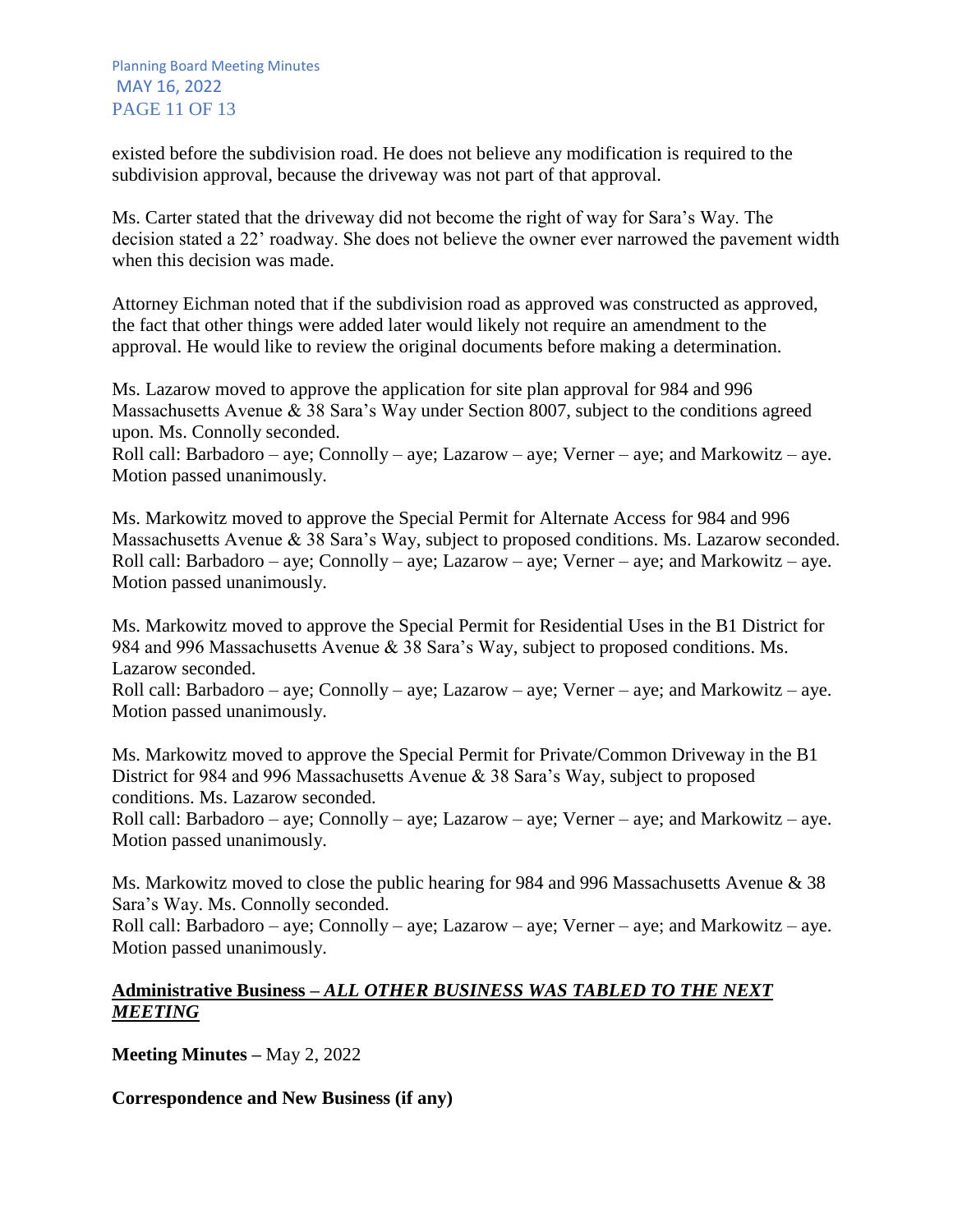Planning Board Meeting Minutes MAY 16, 2022 PAGE 12 OF 13

### **Technical Assistance Program Grant Application and other Grant Opportunities**

**American Rescue Plan Act (ARPA) projects**

**95 & 105 Sargent Road, Chapter 61 Notice**

**Town Center/Enclave Project**

**Campanelli Campus development options**

**Planning Board Training**

**Master Plan Action Items Spreadsheet**

**Website update**

**Legislative Update: • Housing Choice legislation update / MBTA Communities Regulations Warrant Articles and Town Meeting** 

**Town Administrator Search Committee Representative**

**Introduction to new Town Planner**

**Follow up with Consulting Engineer on debris pile near 1034/1082 Mass Ave.** 

**Committee Reports:**

**Water Resource Committee (Barbadoro)**

**Community Preservation Committee (Lazarow)** 

**Economic Development Committee (White)** 

#### **MAGIC Representative (Markowitz)**

The Board thanked Ms. Lazarow for her service.

Ms. Markowitz moved to adjourn the meeting at 12:33 am. Ms. Connolly seconded. Roll call: Barbadoro – aye; Connolly – aye; Lazarow – aye; Verner – aye; and Markowitz – aye. Motion passed unanimously.